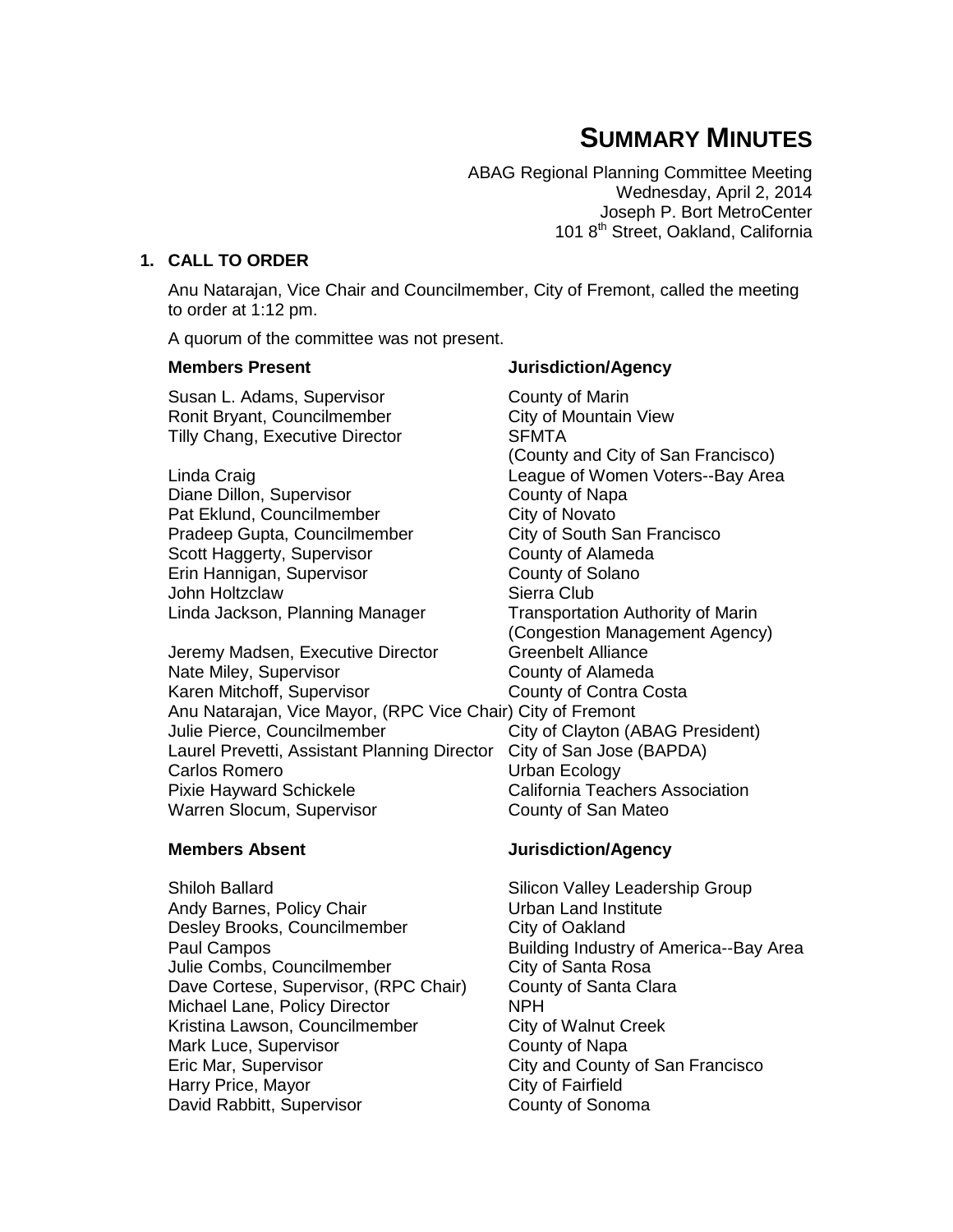2

Mark Ross, Councilmember City of Martinez Carol Severin, Associate Director East Bay Regional Park District James P. Spering, Supervisor<br>Egon Terplan, Regional Planning Director SPUR Egon Terplan, Regional Planning Director

(ABAG Vice President)

# **2. PUBLIC COMMENT**

None

### **3. APPROVAL OF REGIONAL PLANNING COMMITTEE MEETING MINUTES OF FEBRUARY 5, 2014**

Member Haggerty indicated corrections.

Minutes could not be approved – quorum not present.

#### **4. ANNOUNCEMENTS**

#### **A. Committee Members**

Vice Chair Anu Natarajan welcomed new members and asked for introductions.

Members Pradeep Gupta, Tilly Chang, Warren Slocum and Carlos Romero introduced themselves. Member Eric Mar was not present.

Member Eklund thanked ABAG staff for their input on a report concerning ABAG, and encouraged other RPC members to ask other elected officials to attend ABAG General Assembly.

### **B. Staff**

None

**5. SESSION OVERVIEW BY** Miriam Chion, ABAG Planning and Research Director

Ms. Chion provided highlights of the General Assembly, introduced current session on open space (PCAs) as part of Plan Bay Area Implementation, and detailed the schedule of RPC topics for the rest of the calendar year.

**Member Eklund** indicated a desire to discuss the Plan Bay Area update process, particularly public outreach.

**Member Adams** expressed a desire to balance individual community needs with a regional vision especially around transportation issues.

**Chair Natarajan** asked for more discussion of community engagement issues

### **6. PRIORITY CONSERVATION AREA PROGRAM UPDATE**

### Information

Laura Thompson and Mark Shorett, ABAG staff, introduced the new criteria for Priority Conservation Area (PCA) designations, the new application process, and the timeline update. They then took questions and comments.

**Member Gupta** asked whether ABAG's public dollars could be compatible for use in a for-profit agricultural lands PCA.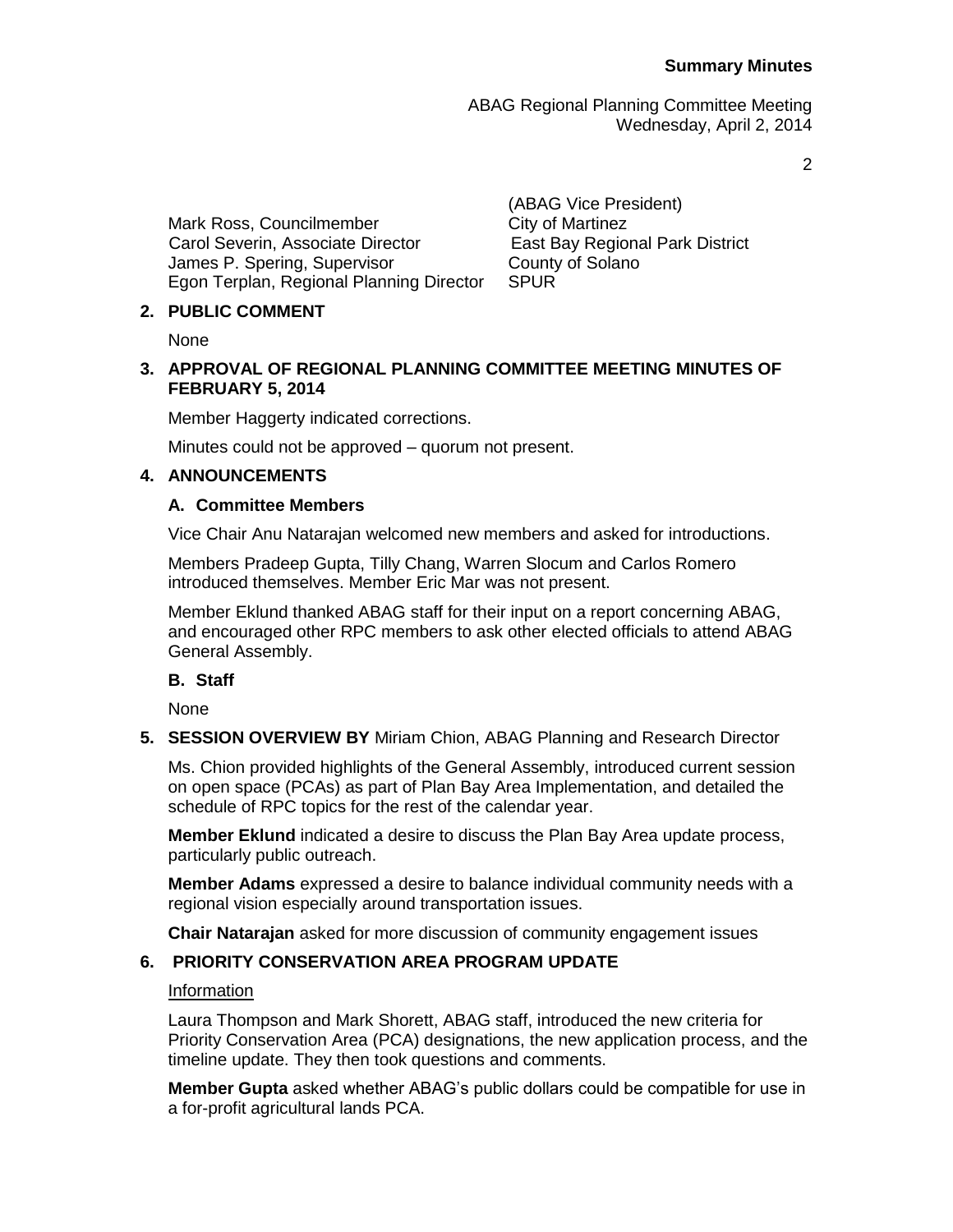3

**Ms. Thompson** clarified that ABAG looks for support from the local agency where the proposed PCA is located before making a funding decision. She emphasized local agency support as the most important aspect of a PCA funding determination.

**Ezra Rapport, ABAG Executive Director,** added there may be an easement as part of the application so that the proposed PCA could continue to operate as a business but remain as agricultural land in the long term.

**Member Adams** expressed concern about already designated PCAs having to reapply for funding once they already had secured public support.

**Mr. Shorett** indicated that a PCA with resolution of support need not undergo the public process again.

**Member Adams** asked whether all previous PCAs would need to reapply for the program.

**Ms. Chion** indicated that ABAG wants to make sure that all existing PCAs conform to the new criteria.

**Member Adams** expressed concern about meeting the May deadline.

**Ms. Chion** clarified that the time period to respond is an entire year, May 2014 to May 2015.

**Member Adams** asked to expand the discussion to PCAs located in urban areas.

**Member Prevetti** expressed appreciation for staff's work. Was concerned that land identified by Greenbelt Alliance as urgently in need of protection from urban development and areas where there is a need for local consensus were not appropriately addressed by the PCA categories. Contrasted urban greening in Oakland with agricultural land preservation in Contra Costa and wanted staff input on developing more detailed PCA criteria.

**Member Madsen** thanked staff for their work and commented that previously approved PCAs should be able to transition to the new program with minimal adjustments. Agreed with Member Prevetti's comment.

**Member Miley** asked if having a support resolution from the jurisdiction is a new component and whether property owners need to be notified that their property is being considered for a PCA designation.

**Ms. Chion** answered that notifying property owners is not a requirement and that ABAG assumes that if a PCA is supported by a council resolution there is enough consensus**.**

**Member Miley** expressed concern that many property owners were not being notified of PCA designations affecting their land. Asked for clarification concerning PDAs and PCAs informing the One Bay Area Grant Program.

**Ms. Chion** clarified that part of the regional structure for allocating One Bay Area Grant funding was a PCA designation.

**Member Miley** asked whether a PCA designation has an impact on property values.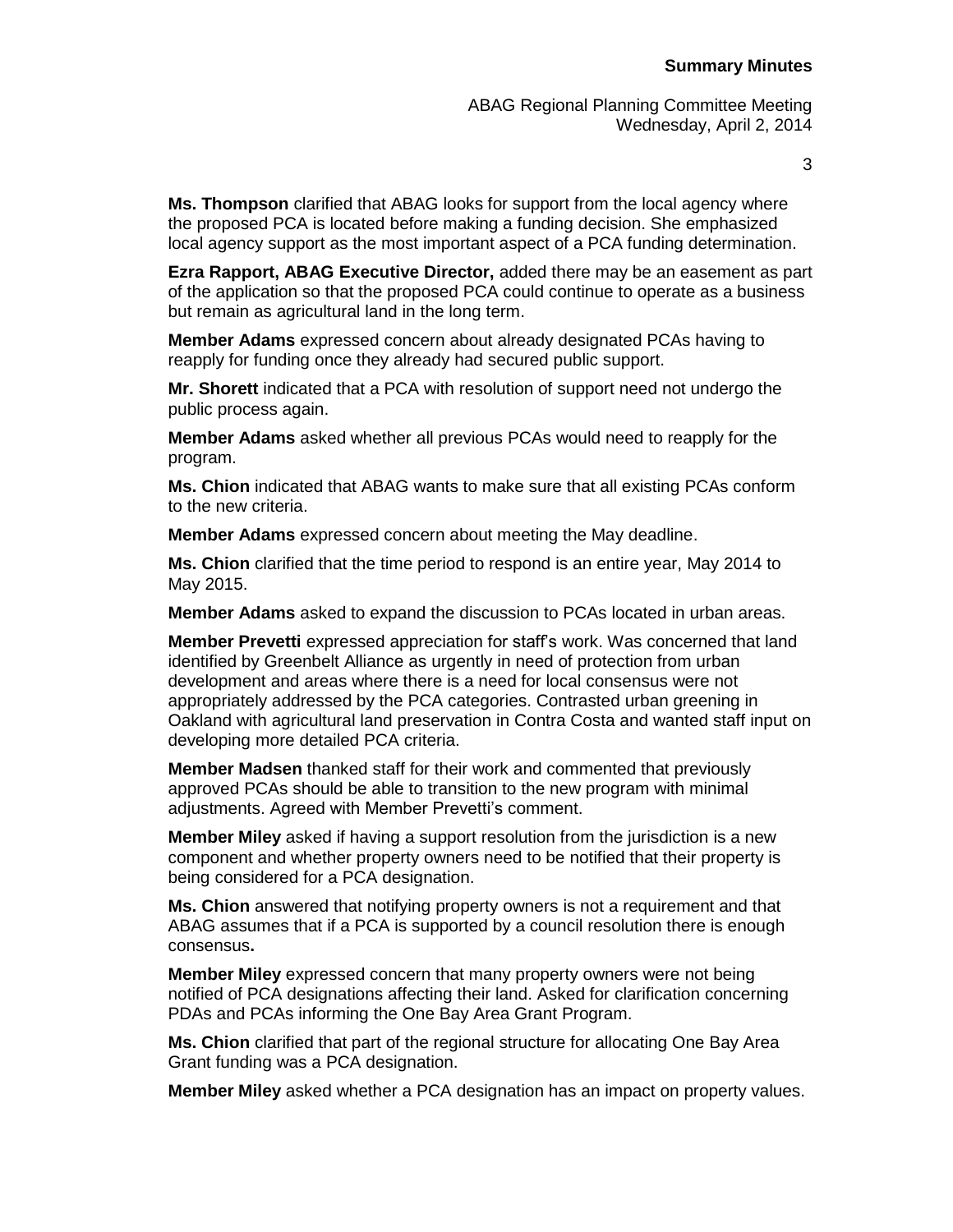4

**Ms. Chion** answered that is something that ABAG has not analyzed and it will vary from location to location. It is neither a land use designation nor a zoning designation. In some cases if the PCA brings potential resources it might increase the value of the property.

**Member Miley** recommended that ABAG provide further clarification on the meaning of a PCA designation. Mentioned that property owners were concerned that their properties were taken without compensation or that their properties were devalued.

**Member Eklund** thinks that for PCAs to be appropriately vetted they should go before the elected body of the jurisdictions in question and be approved by a vote.

**Ms. Chion** stated that ABAG relies on the committee and the board to decide the level of engagement that they want the agency to have with the local property owners. If that is an item that the committee would like to be included in the criteria they will consider that.

**Member Eklund** suggested adding a question asking if the jurisdiction making the PCA designation has discussed it with the property owners within the PCA, if the answer is no, the city should determine how the property owner feels about it. Referring to the application process she asked whether it applies to all the PCAs even though for Marin, Sonoma, and Napa regional moneys have already been allocated and that those PCAs underwent a different application process.

**Ms. Chion** explained that the PCA program is a regional program and applies to all 9 counties. The PCA program does not mention funding but provides a designation that can be used to apply for existing open space preservation funds.

**Member Eklund** asked how PDA designations would work with the new timeline.

**Ms. Chion** responded that ABAG hopes to have all PCA and PDA designations, revisions and removals by July 2015, which is when ABAG aims to start the specific analysis.

**Member Eklund** indicated that ABAG has done a wonderful job on these categories, and asked a series of question about what specifically was included.

**Member Dillon** expressed concern that many of the PCAs in Napa County fall under multiple designations and that it would be exceedingly difficult for the county to notify all the affected property owners. She was also concerned that having PCA designations undergo the public process in Napa again would likely be redundant.

**Ms. Chion** suggested that if the property owner's notification requirement is a proposal, it should be discussed and that ABAG is relying on the jurisdictions to handle that process. For the update process, ABAG is looking to assess existing PCAs and to identify what additional information is needed (i.e. if a resolution is not available then they will request that). If there is already a resolution ABAG will accept it. For PCA designations, if it is clear that the PCA falls under one of the four categories then staff will need confirmation from the lead agency to accept or modify the designation. It is ABAG's intent to be more specific about the geography, the type of use or the quality of the land, and the local support. These were the three components that the committee and the board wanted to have in the process.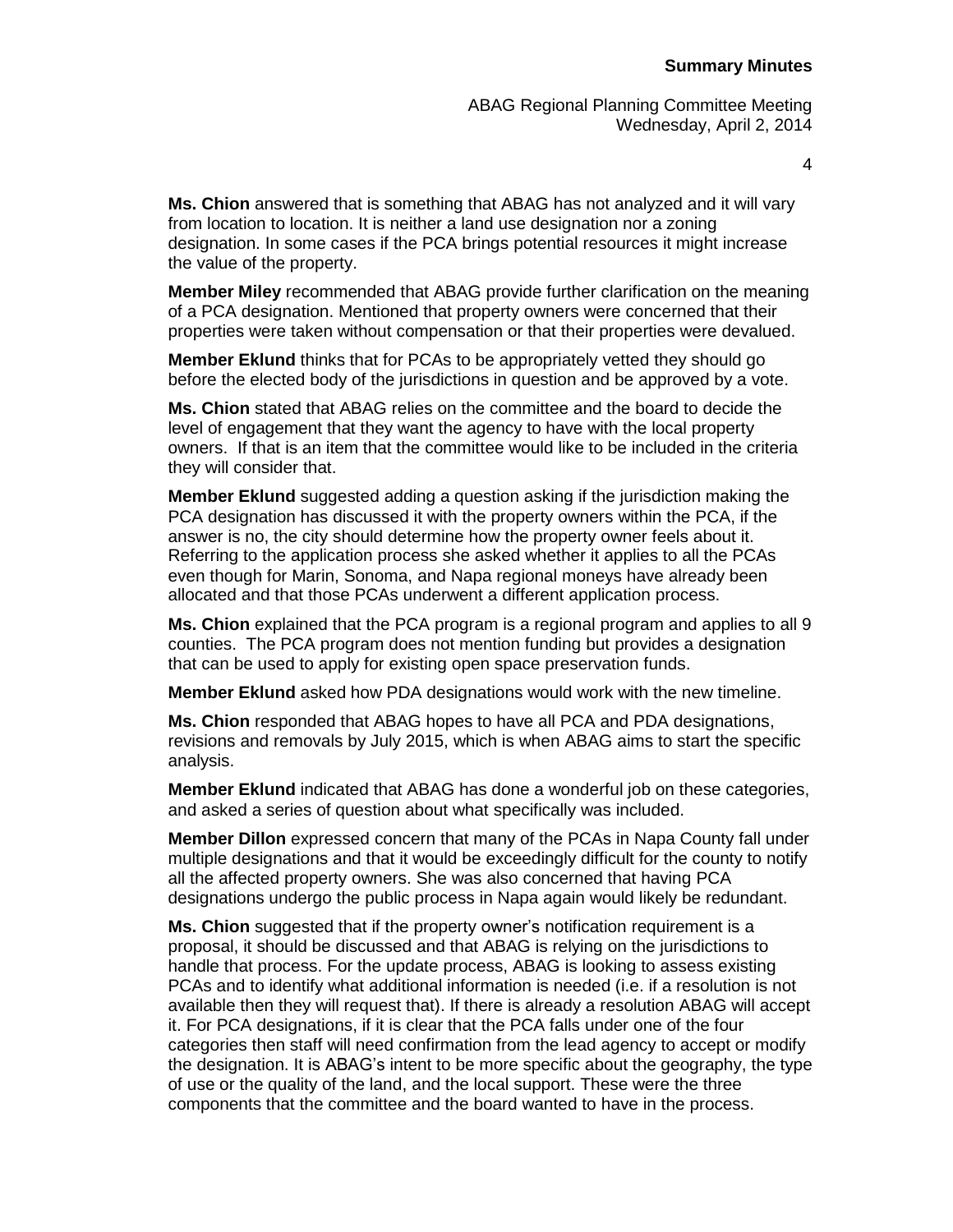5

**Member Haggerty** expressed a concern about funding for PCAs. Asked for clarification on whether \$5 million had been previously set aside.

**Ms. Chion** confirmed \$5 million for the North Bay and \$5 million for the rest of the region.

**Member Haggerty** stated that the funds that are provided are not enough for the rural areas. Suggested having two PCA programs, one for county and one for city. Would like this committee to make a strong recommendation. He asked Mr. Rapport if it was MTC that funded PCAs the last time.

**Mr. Rapport** replied yes but he doesn't think that PCAs are limited to what occurs in OBAG which has a very small carve-out for agricultural areas. Every seven or eight years the State of California has a bond measure for open space, urban parks, greening, etc. and if they have this type of prioritization in place in their plan, it would facilitate how those funds would get applied for and spent.

**Member Haggerty** mentioned that the Committee should recommend to MTC and ABAG that the OBAG funding be greatly increased, because the amount of monies allocated was severely underfunding PCAs.

**Member Pierce** stated the need to clarify what PCAs are intended to do. They provide a significant agricultural, natural resource, scenic, recreational, and/or ecological values and ecosystem functions, and are in urgent need of protection due to pressure from urban development and other factors, supported by local consensus. ABAG needs to be very clear about what the intent of a PCA is and separate that from the reasons for the funding and what the funding is intended to do for the PCAs. They need to be very clear whether this is just a clarifying matter from staff or whether it does need to go through a public process.

**Mr. Rapport** states that the original message has been lost. These new requirements were simply to make sure we have: a) local government consensus b) categories that are useful for data collection c) higher quality mapping.

**Member Haggerty** expressed concern that the needs of the suburbs and rural areas were not being met. Brought up the idea of a density transfer credit from higher density jurisdictions to rural areas which has been done in Livermore with great success.

**Member Romero** asked if urban greening designation is a new designation.

**Ms. Chion** replied there are no new designations, they only had a PCA designation, and they are proposing four categories which the panel will help to clarify.

**Member Romero** asked if you fund PCAs how can you ensure that they remain PCAs for the long term as it is not a land use designation.

**Mr. Rapport** mentioned that this is a system for a PCA application but the actual administration and implementation of the PCA and award of dollars is a different process, explained that there are rules that would protect PCAs from converting to greenfield development.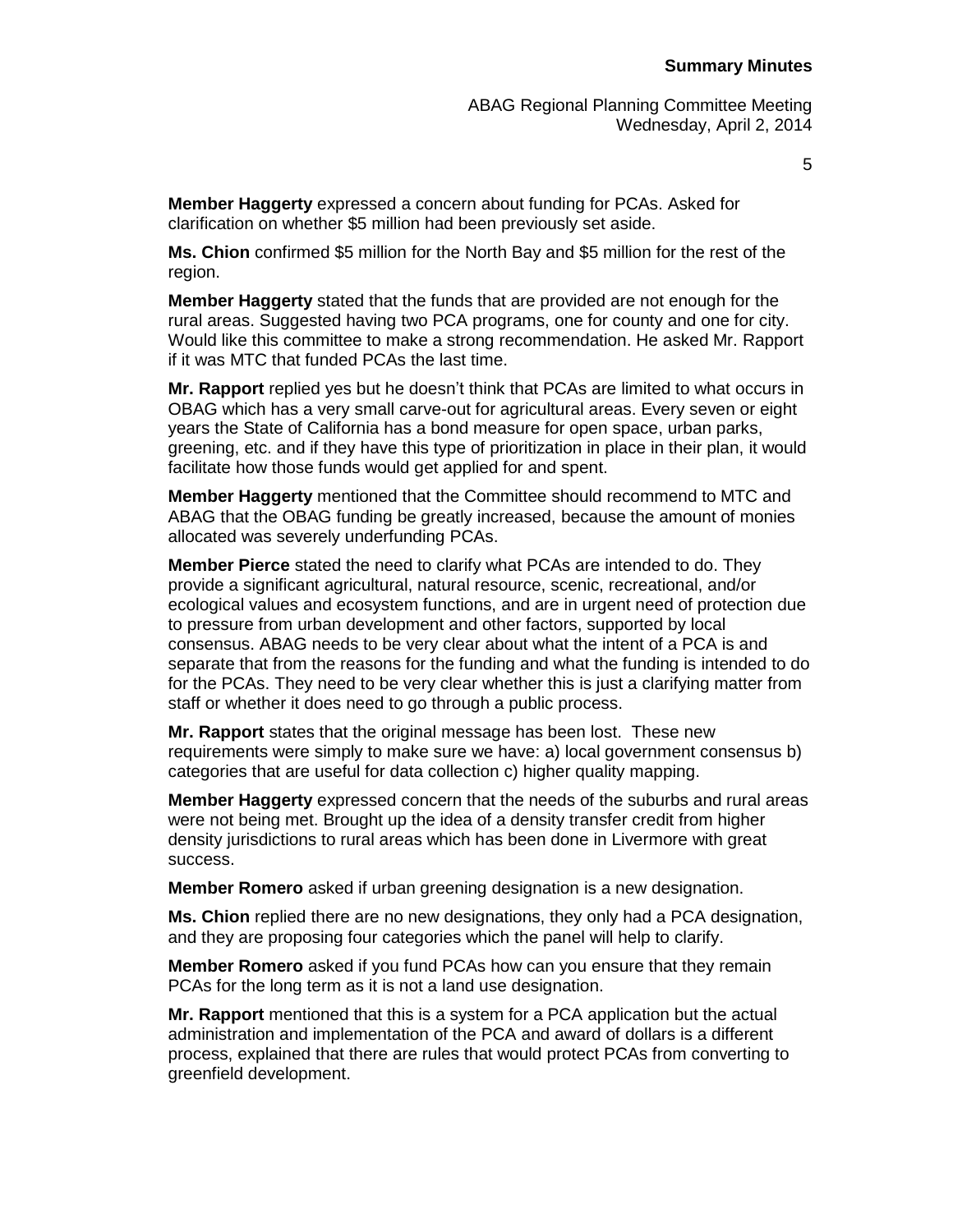6

**Member Dillon** wanted clarification on what constituted a resolution supporting a PCA.

**Ms. Chion** responded that PCA resolutions are specific references to areas that a local jurisdiction wants to designate for conservation.

**Member Dillon** wanted to clarify, if the ABAG Executive Board is not adopting these criteria until May 2014, whether any resolution adopted prior to that date approving the existing PCAs would suffice.

**Ms. Chion** confirmed that the Board will adopt the new criteria. The PCAs that have resolutions do not need to seek a new support resolution. For new PCAs or existing PCAs without resolutions ask the lead agency will need to provide a new support resolution. The final approval on the designation of a new PCA is July 2015.

**Member Dillion** wanted to confirm that the cut-off date for the new criteria is the date that ABAG Board adopts these criteria**.**

**Ms. Chion** responded that if they get PCA proposals before the Board adopts the new criteria they will use the existing criteria then they will assess what needs to be updated.

**Member Chang** expressed her appreciation for the staff's work. Wanted CMAs to be part of the conversation when jurisdictions are designating PCAs as CMAs were involved in the original funding allocation through MTC.

**Member Madsen** asked how many of the existing PCAs lack resolutions.

**Mr. Shorett** answered that only a few have resolutions.

**Member Madsen** suggested that PCAs go back to their home jurisdictions where the decision can be made to have a resolution so the PCA can be entered into the new program. Thinks that notifying property owners of this regional decision would be excessive.

**Chair Natarajan** commented that there are a few issues that they have to come back to: the intent of the PCAs, funding, whether resolutions are for existing and new PCAs, and a checklist for criteria.

#### **7. PRIORITY CONSERVATION AREA DESIGNATIONS**

**Mr. Shorett** introduced the panel of Bay Area open space leaders who presented case studies related to each of the proposed Priority Conservation Area designations:

- Natural Resource Lands: Crystal Simons, Program Manager at Bay Area Open Space Council
- Agricultural Land: Jamison Watts, Executive Director at Marin Agricultural Land Trust
- Urban Greening: Lina Velasco, Senior Planner at City of Richmond
- Regional Recreation: Amy Hutzel, Program Manager at California Coastal **Conservancy**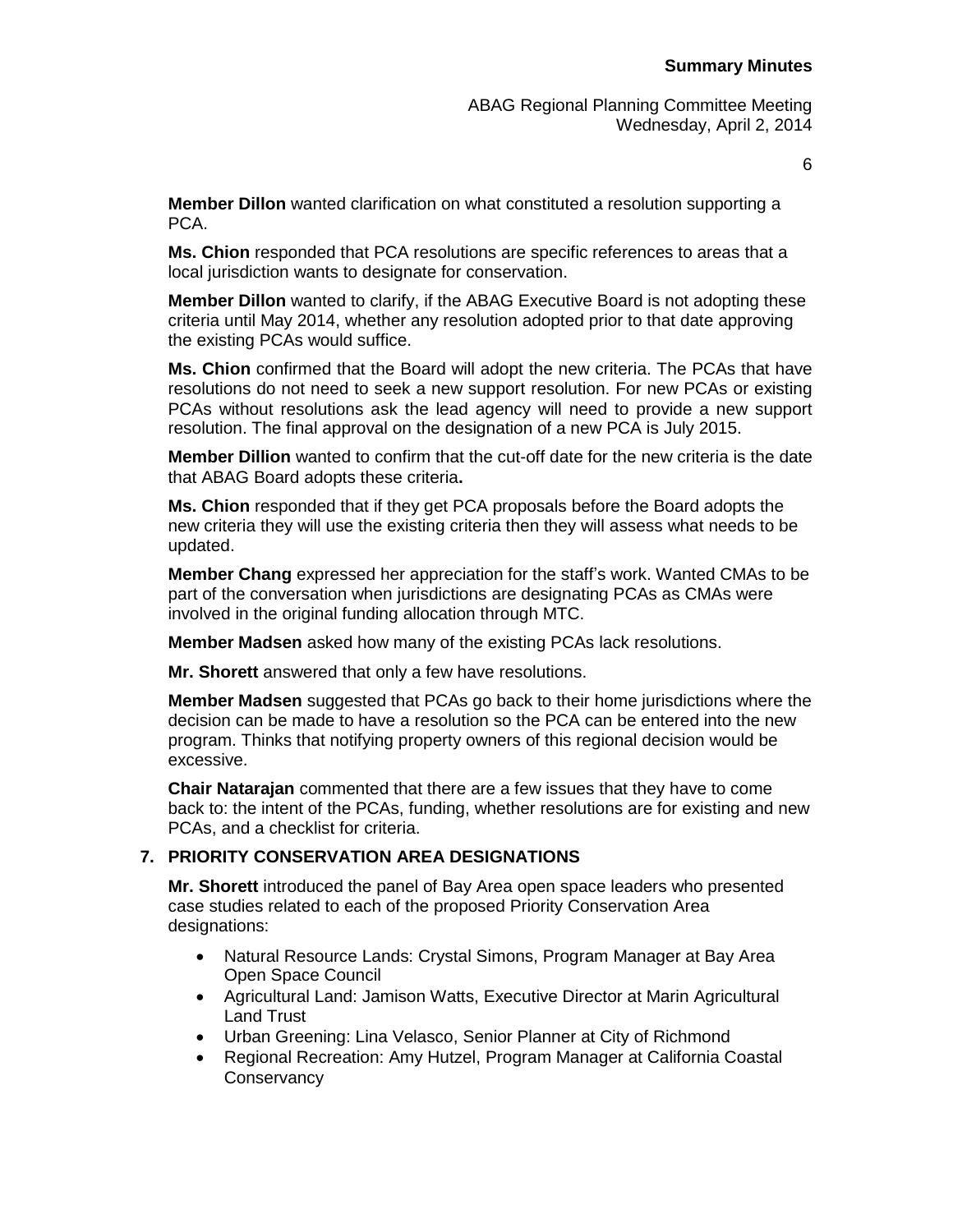7

**Chair Natarajan** thanked the panel for great presentations, and announced that the action item to adopt the revised PCA guidelines would be deferred to the next meeting, and invited members to provide additional feedback for staff to take into account.

**Member Mitchoff** commented that the Sacramento River Delta should be under some sort of protection and under consideration for a PCA designation.

**Member Hotzclaw** expressed concern about diverting scarce funding resources to urban greening.

**Member Jackson** was concerned about urban greening and whether or not such a PCA designation fit with the original intent of designating PCAs and whether it would syphon off resources from agricultural lands, open space and natural landscapes. Wanted further discussion about urban parks.

**Member Madsen** indicated that PCA planning framework is a tool to direct dollars and also a tool for jurisdictions and other entities to use in their planning. For urban greening he expressed a desire for more thoughtful discussion before potentially ending that as a category. For new PCA designations he thought the program would work better as an opt-out program as opposed to opt-in.

**Member Bryant** sees a disconnect between urban greening and the preservation of agricultural land, open space and natural landscapes. Thought that urban greening was an inappropriate designation for PCAs and that a separate program should be created.

**Member Chang** wanted performance measurements for PCAs that would ensure participation of all interested parties and to inform decision-makers when considering tradeoffs between development and planning.

**Member Dillion** commented that PCA categories are necessary as Napa is under constant urban development pressure from landfills and affordable housing on its agricultural preserve land and watershed.

**Member Miley** indicated that as a representative of urban areas he is puzzled about PCA funding going to the Marin Agricultural Land Trust (MALT) and asked for greater clarity about their PCA preservation plans and transparency in funding.

**Member Eklund** expressed interest in continuing this conversation to the next meeting. Agrees with Member Haggerty that MTC needs to put more money into the PCAs. Emphasized the importance of urban greening and thought that it was an appropriate PCA designation. Also thought that PCA funds could be used in efforts like the Marin Agricultural Land Trust and other trusts like it to leverage even more dollars.

**Ms. Chion i**ndicated that all questions will be taken into consideration for the preparation of the materials for the next meeting which will need to be a three hour meeting.